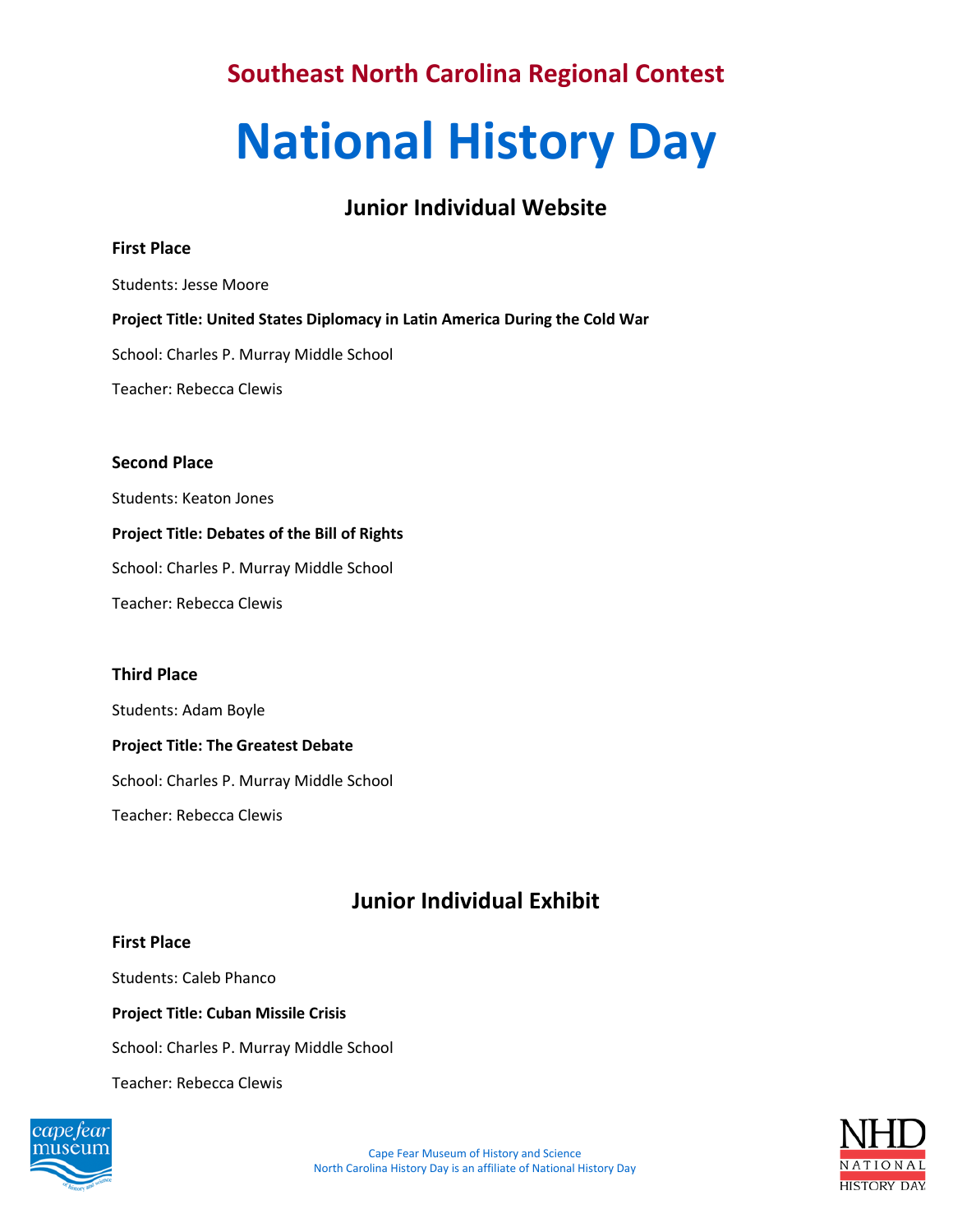# **National History Day**

## **Senior Paper**

## **First Place**

Students: Markeece Whitley

## **Project Title: The Constitutional Convention: Controversy of Government**

School: North Brunswick High School

Teacher: George Knips

## **Second Place**

Students: Nash Riebe

## **Project Title: Putting the Pieces Together: The Quest to Establish Peace in the Middle East**

School: Cape Fear Academy

Teacher: Nathan Gergel

## **Third Place**

Students: Scott McFarland

## **Project Title: Diplomacy Is Too Important to Leave to the Diplomats**

School: Isaac M. Bear Early College High School

Teacher: Stephen McFarland



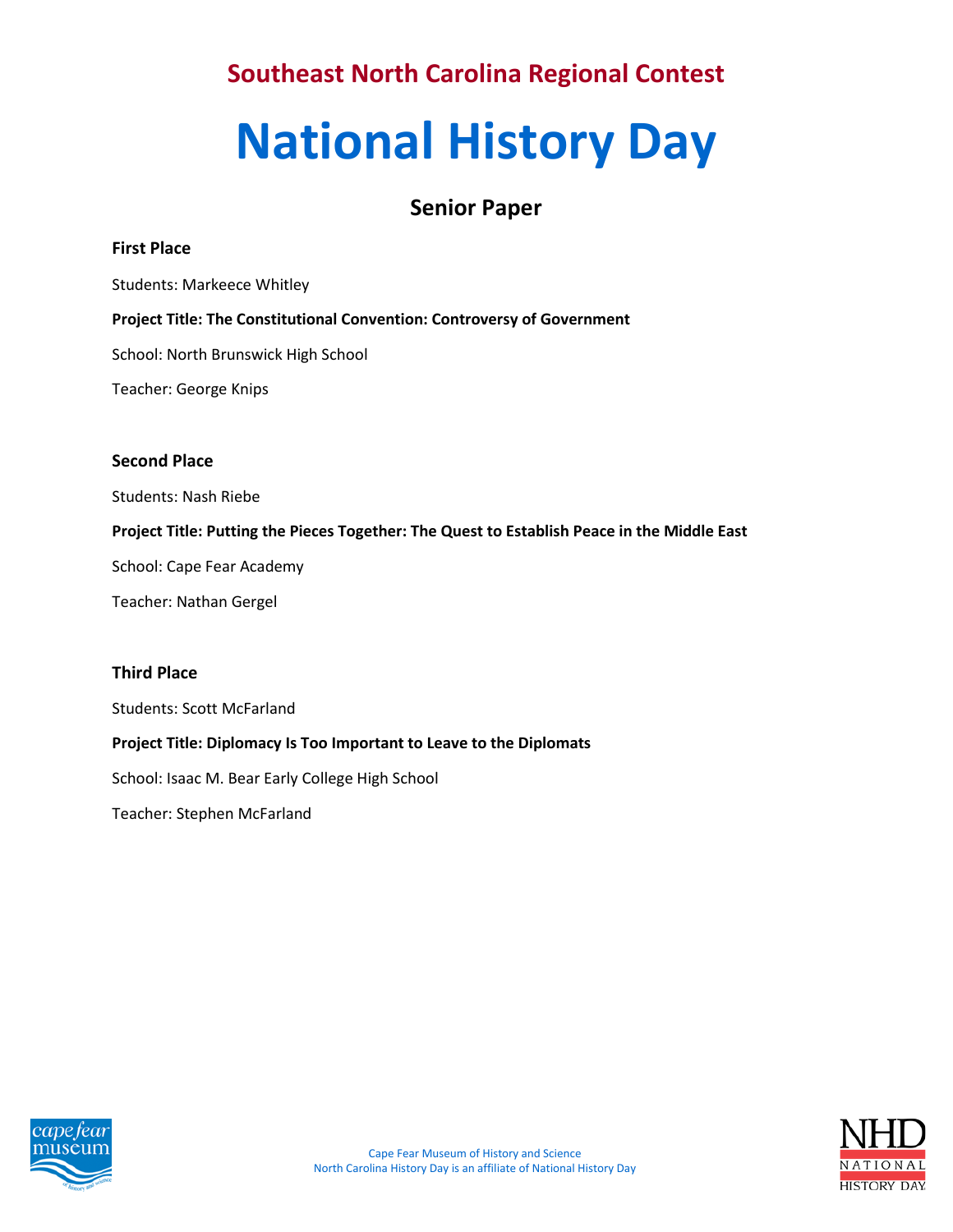# **National History Day**

# **Senior Individual Documentary**

## **First Place**

Students: Lindsey Carpenter

## **Project Title: Seneca Falls: The Debate Over the Birthplace of American Feminism and How It Progressed**

School: North Brunswick High School

Teacher: George Knips

# **Senior Group Documentary**

## **First Place**

Students: Callie Hendricks, Sophie Lundin, Chandler Wheeler

#### **Project Title: The AIDS Crisis: Debate Without Diplomacy**

School: New Hanover High School

Teacher: Chadwick Goins

## **Second Place**

Students: Tansey Brown, Gabrielle Farrell, Maria Sullivan

## **Project Title: Wilmington's Hidden History**

School: New Hanover High School

Teacher: Chadwick Goins

## **Third Place**

Students: Lily Walters, Van Pierson

**Project Title: NATO's Influence During the Cold War**

School: New Hanover High School

Teacher: Chadwick Goins



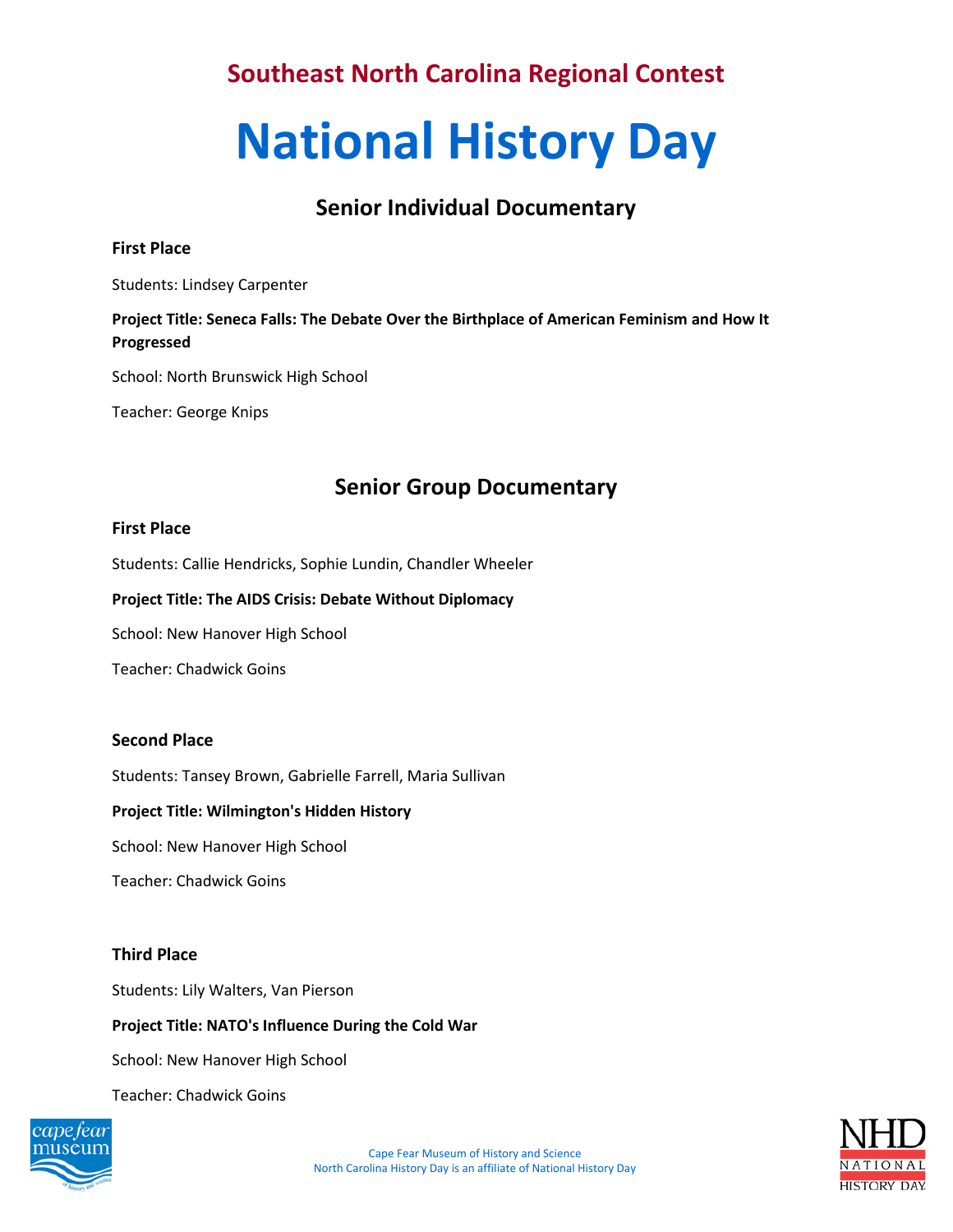# **National History Day**

## **Senior Individual Website**

## **First Place**

Students: Emily Matthews

**Project Title: The Roanoke Voyages: Collision of Cultures and Diverging Historiography**

School: Swansboro High School

Teacher: Sean McGill

## **Senior Group Website**

## **First Place**

Students: Ella Forkin, Joseph Politi, Bennett Warshaw

**Project Title: The Point of No Return: The U.S., Allied Powers, and Lend-Lease**

School: Cape Fear Academy

Teacher: Nathan Gergel

## **Second Place**

Students: Jaxon Ohmer, Noah Kornegay, Benjamin Ackerman

## **Project Title: Engel v. Vitale (1962): First Amendment Controversy**

School: North Brunswick High School

Teacher: George Knips

## **Third Place**

Students: Devin Peat, Brandt Flores-Flores

**Project Title: The Red Button: The Success and Failures of Diplomacy in The Cuban Missile Crisis.** 

School: North Brunswick High School

Teacher: George Knips



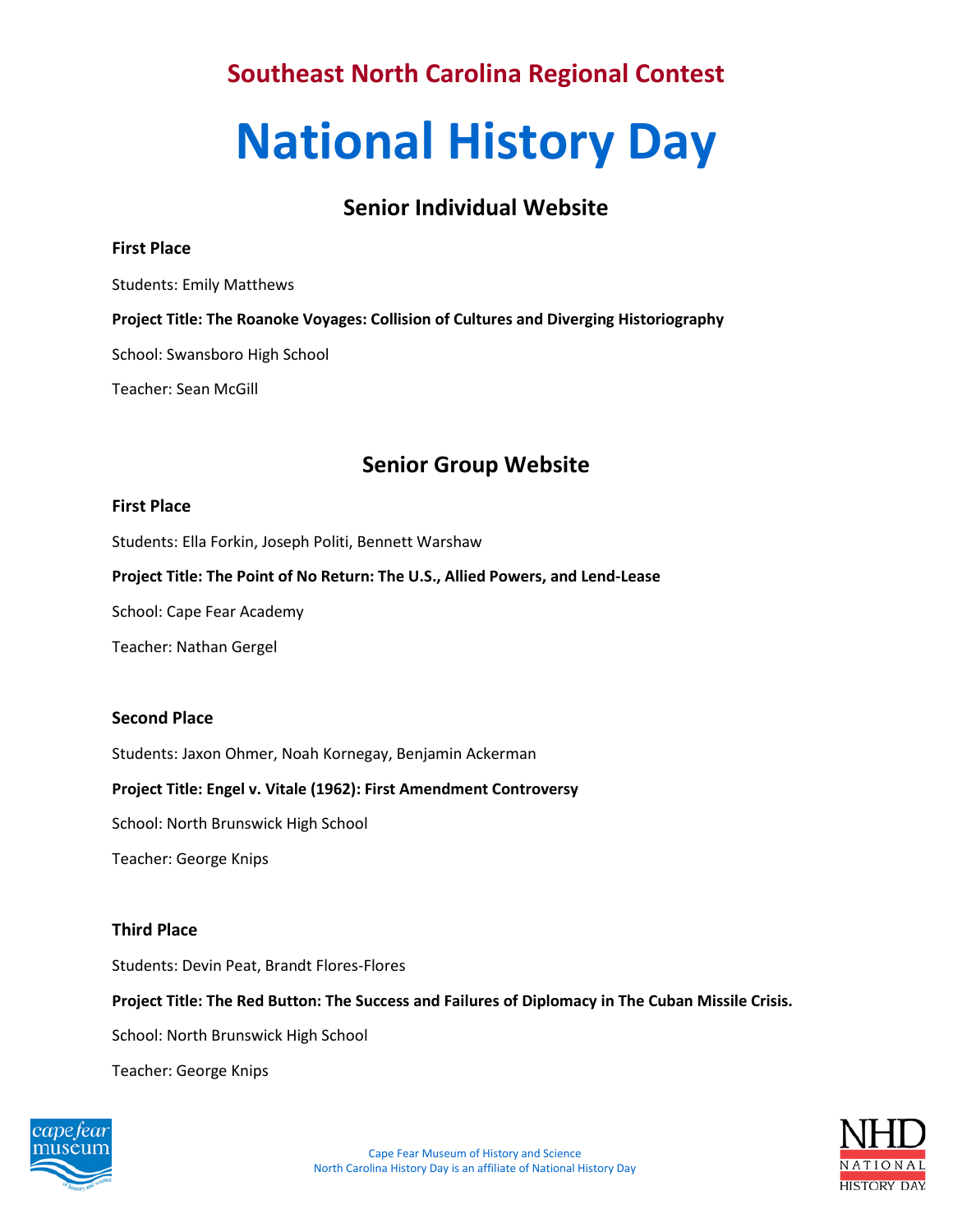# **National History Day**

## **Senior Individual Performance**

## **First Place**

Students: Camryn Lewis

**Project Title: Washington's Monologue - The Proclamation of Neutrality of 1793**

School: North Brunswick High School

Teacher: George Knips

## **Senior Group Performance**

#### **First Place**

Students: Cooper Herrett, Arynn Baginski

**Project Title: The 1980 Moscow Olympic Boycott: Ineffective Diplomacy Within the Sporting World**

School: Cape Fear Academy

Teacher: Nathan Gergel

## **Second Place**

Students: Kaitlyn Shields, Angel Webber **Project Title:** Women in the Military School: North Brunswick High School Teacher: George Knips



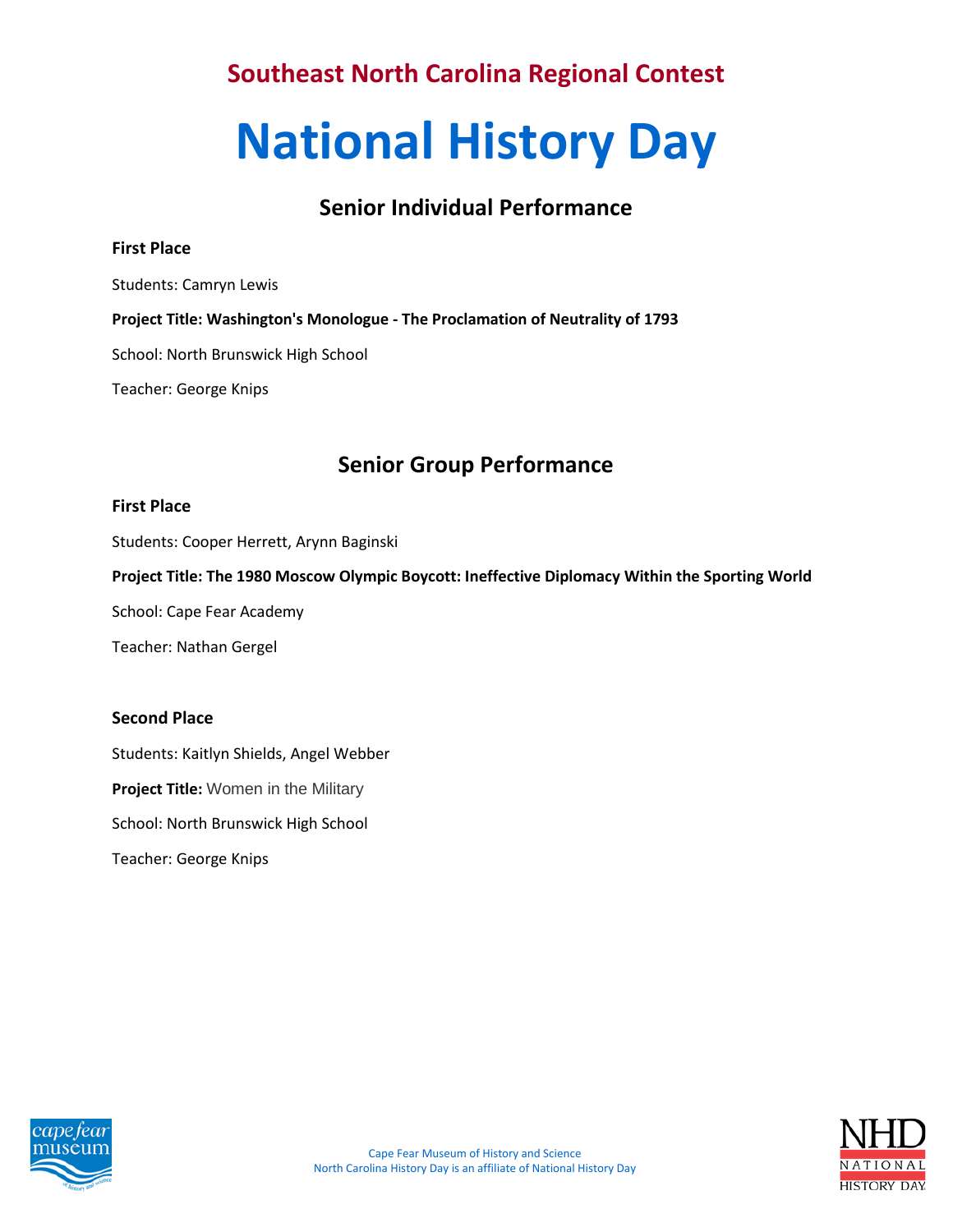# **National History Day**

# **Senior Individual Exhibit**

## **First Place**

Students: Gabriel Smith

## **Project Title: Las Casas Vs. Sepulveda, and the rights of Native Americans**

School: New Hanover High School

Teacher: Chadwick Goins

## **Second Place**

Students: Justin Leas

## **Project Title: Child Labor Laws in United States History**

School: New Hanover High School

Teacher: Chadwick Goins

## **Third Place**

Students: Griffin Genes

## **Project Title: Woodrow Wilson's 14 points**

School: New Hanover High School

Teacher: Chadwick Goins